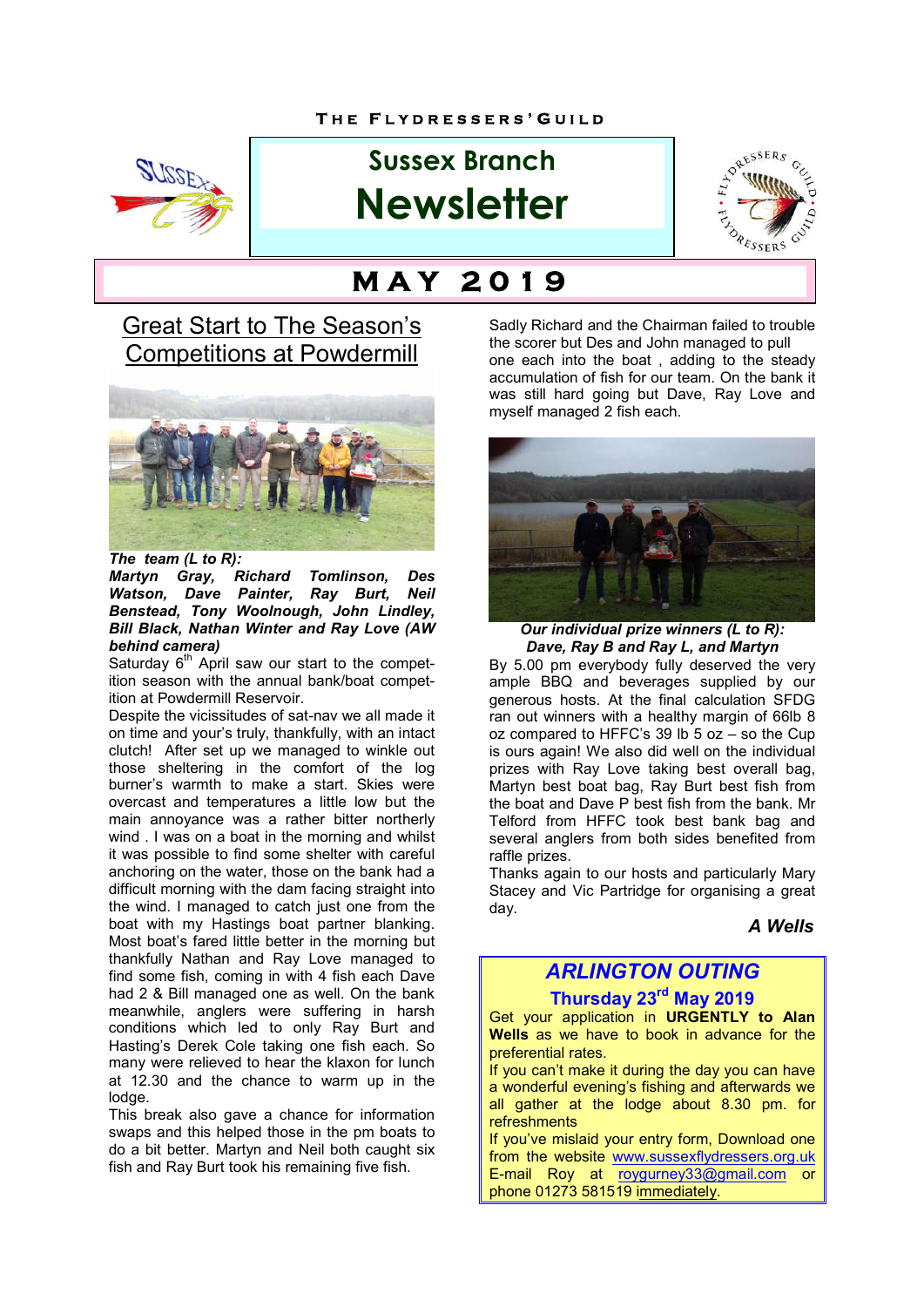## **Stillwater dry fly fishing Part Two**

#### **General approach**

When bank fishing, a useful tactic is to initially cast a short line as fish often patrol the margins as much of their food is found in shallow water. I've witnessed this at many lakes and caught fish a few feet from the bank. If you are quiet it is possible to see fish rising barely a rod's length from the bank, so standing well back and casting across the bank if the grass is short means that little of your fly line is on the water. Once you have cast a short line slowly extend your casts to cover more water, looking all the time for surface activity. Again, fan cast leaving the fly on the water for a minute or so and then recast. Slowly cover the water all the time looking for fish movement and be ready to cover fish rising further out. If there are no fish rising my 'go to' flies are Hoppers, Bobs Bits and Klinkhammers in size 14 or 16, tied in black, claret or fiery brown depending on the season. Concentrate hard as fish can rise to these flies when nothing appears to be moving and it is easy to miss a take, although I've often found that fish can take these flies so confidently that they can hook themselves.

#### **When you see rises**

When there are only occasional rises and you are not sure what is hatching use a general search pattern and fan cast in the area where the rises took place as it's possible you can interest the fish in your fly. Resist the temptation to start retrieving the fly and leave it on the water for a few minutes or so before recasting. The smallest twitch is as much as you should attempt to give the impression of a fly trying to break the surface. You'll be surprised how often you can bring a fish up to inspect your fly if you leave them on the water. If you get a fish to rise but it turns away consider changing the fly, remember it's either size or colour or your leader visible on the surface. The old adage when in doubt try a smaller darker fly can make the difference. As the dry fly can bring up the larger rainbows and browns you need to be ready for strong takes and deal with heavy fish on light tippets.

If a fish rises and takes your fly don't strike – tightening is sufficient. If the trout is taking flies confidently in the surface then it is sufficient to just tighten. On the other hand, if the trout slashes at the fly, probably trying to drown it in order to take it subsurface, then you need to give it time to turn down and the hook to penetrate. Over-enthusiastic striking is one of the main reasons for missing takes. One of the advantages of dry fly fishing is the reduced risk of deep hooking. Most trout taking dries will be hooked in the scissors as the fish turns down on the fly, leading to easier unhooking so long as you have completely flattened the hook barb or tie your own flies on barbless hooks.

Although leaving the fly static on the water is my main approach this is not an exact science and there are other options which I use at times. If I see fish moving in the vicinity of my fly gently drawing it across the surface can elicit a response, or a very slow figure of eight retrieve can bring results with fish following the fly and then trying to grab the fly as it reaches the bank. If there is strong wind disturbing the surface stripping a deer hair pattern, such as Muddled Hopper or Daddy, through wavelets can also bring a response. In calmer water when using a CdC pattern a short pull can sink the fly and then as it pops up again it can attract the fish's attention. When sedges are on the water later in the evening here a series of short twitches and even skating a fly over the top of the water can lead to slashing takes as the trout tries to catch the fly before it leaves the water.

Alternatively, if fish are rising regularly try to work out what they are taking (refer to the main naturals and hatch times) and tie on an imitative pattern. Here a knowledge of the rise forms can be a great help. This will give you an advantage as you can adapt your methods to suit the conditions. If you see a fish rising and it's in your casting range cast and drop the fly in front of the last rise form. Don't cast at the actual rise as the fish will have moved on. If you can observe the direction of fish movement this can help you place your fly in the right place. Fish often move against the breeze which can give you an idea where to place your fly. Again, don't immediately start retrieving, give the fish time to find your fly with the occasional twitch to attract their attention. If you fail to get interest consider changing the fly as it may be colour, size or how it is sitting in the water that results in lack of interest.

It can also help if you are able to identify what sort of rises are taking place. Are they gentle sips, barely susceptible at the surface which suggests the fish are taking emergers caught in the surface tension or are there positive head and tail rises to nymphs heading for the surface. Or in the evening slashing rises which means sedges are hatching. To help understand rise forms it's worth purchasing a small book *'Matching the Hatch'* by Peter Lapsley and Cyril Bennett which is very helpful if you are learning to understand the different rise forms and the range of flies that may work at different times of the season. Another book worth dipping into is Peter Cockwill's *Trout, From Small Stillwaters* which although an introductory book has some helpful short sections on dry fly fishing. Also keep an eye open for articles on dry fly fishing in the angling magazines.

I carry a small pair of binoculars which are useful for scanning larger waters for fish movement. It is surprising how often fish are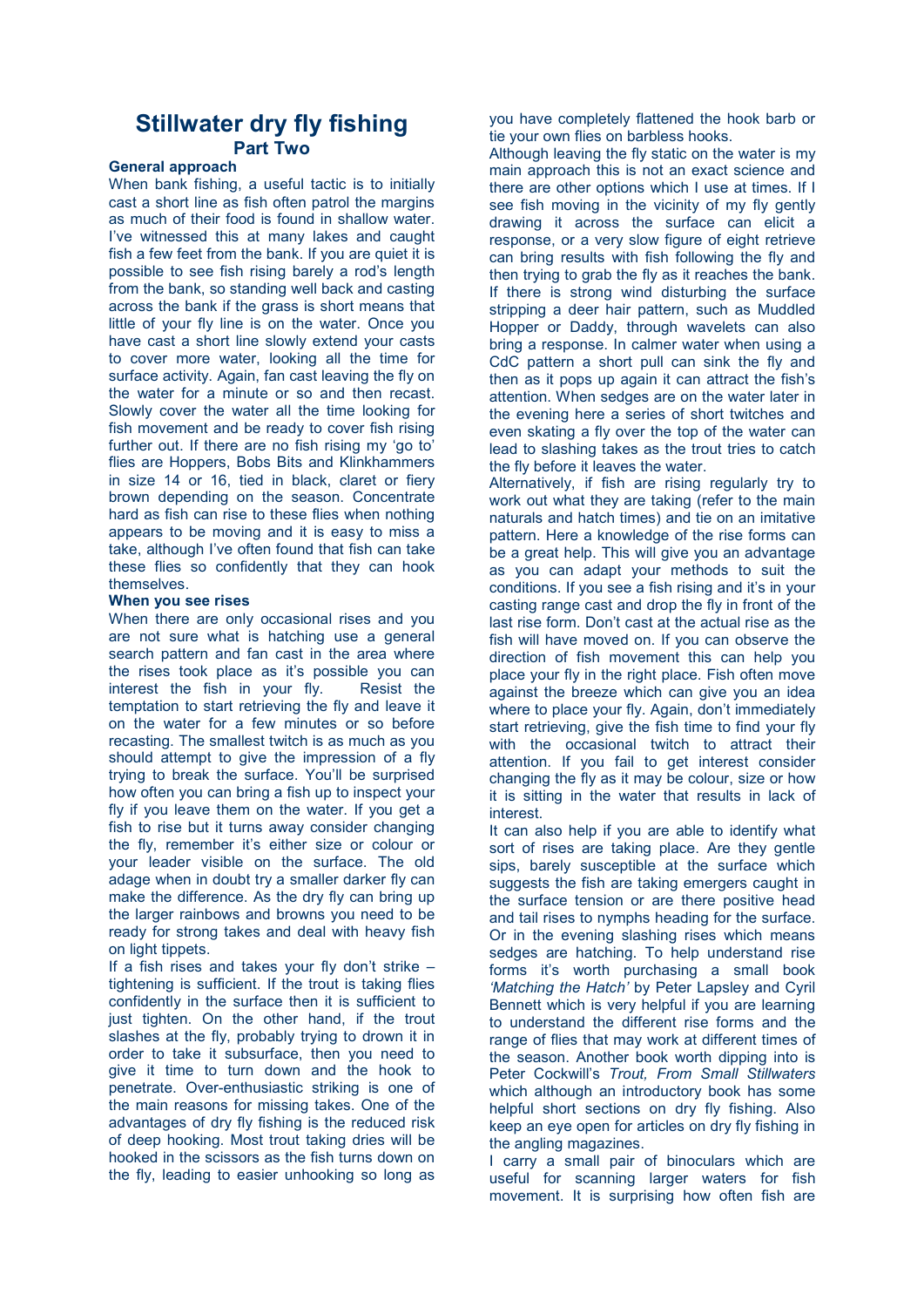sipping flies on the surface that barely register on the water and are easily missed at distance. Similarly bulges in the water or flattening of the surface indicate that fish are feeding near the surface and can be difficult to spot particularly on larger waters.

#### **Flat calms**

One area that can cause problems is when there is no wind on cloudless warm days and the water is a flat calm. Flat calms can be challenging and here the small emerger reigns supreme as naturals will have difficulty breaking through the surface tension. A fly that sits in the surface film such as the CdC Shuttlecock, Shipman's Buzzer, Klinkhammer or Midge Emerger can make the difference. Flat calms also mean delicate casting with a longer leader and light tippets and the smallest flies. When retrieving avoid creating a wake on the surface which alerts the trout and ideally lift off cleanly and recast to reduce disturbance. It is also essential to thoroughly degrease the tippet so that it avoids looking like a large piece of rope on the glassy surface.

Another area where flat calms can cause problems is when you need to cast across it to reach fish rising in rippled water. The action of wind can concentrate food in particular areas of a stillwater and where trout are likely to be found moving upwind to intercept food that is brought to them. If there is a flat calm between you and the rising fish you risk alerting them as your leader and fly line land in clear water. Try to find a location where you can cast directly into rippled water where the fish will be less wary. If you can also cast across the wind your fly will also be more visible to fish as they move upwind and have a better chance of successful hooking. The one thing to try and avoid is your fly dragging when the wind puts a bow in your line as this will put the fish off taking your fly.

#### **Dries in winter**

Although dry fly fishing is my main tactic from spring through to late autumn, I also take every opportunity to use it in the colder months too. Midges hatch throughout the year and although rises may be fewer in the day due to lower temperatures, when the sun is at its height around midday it is not unusual to experience a rise to buzzers. Here a Shuttlecock, Shipman's Buzzer or Hatching Midge size 16 or 18 can be successful and adds to the variety and enjoyment of fishing stillwaters throughout the year.

If you haven't fished dry fly before it's a skill worth developing as it will lead to great satisfaction knowing that you are deceiving the trout with an artificial the fish recognises as a food source and in turn leads to a greater understanding of the behaviour of fish, natural flies and different rise forms. I hope this article is a helpful introduction to dry fly fishing and will encourage you to have a few dries in your fly

box and provide another option when you see fish rising. I'm sure if you catch on the dry fly you will want to use it again whenever conditions are favourable. Maybe it's time to the leave the wet flies at home!

#### *Terry Scragg*

## *Chairman's Chat*

Yes we do build lakes as well - when asked. If it is a trout lake a client wants, we usually discourage them. Unless you have an existing lake, a trout lake is totally uneconomic, in our view. The one success we did have, was building a dam across a valley on a rough bit of ground, unsuitable for agriculture. We told the Client not to stock it, put an advert in the local paper seeking angling clubs which would want to leas it – let them put up the toilets, stock the fish and check for ticket holders. I pointed out that you could still take the dog around in the evenings and speak to the anglers. He took my advice and the first years lease paid for the dam.



#### **Burnt Oak Lake**

Back to the present lake. The Client owned a number of carp fishing lakes (one of which holds the record UK perch) and wanted to improve the aesthetics of the site, so that he could build a bungalow overlooking it at some later date. This was the most uneconomic lake building method, i.e. digging a big hole in the ground and using the excavated material to form a dam. We also planned to fit a hydraulic ram in the stream below to feed the lake. You may recall that a hydraulic ram requires no motive power what so ever. The principle is that a large low of water at a low level is sufficient to pump a small flow of water to a high level; clever. If you look on ordnance sheets you will see "rams" shown on various streams.

As usual we had problems obtaining Planning Permission, despite the lake being sited within an existing fishery. First the Planning Officer objected due to the increased traffic which the anglers would produce, until I pointed out that there would be a similar reduction elsewhere as a car can only be in one place at a time. He checked the construction drawing to ensure that no dam was to be built; due to my bad back I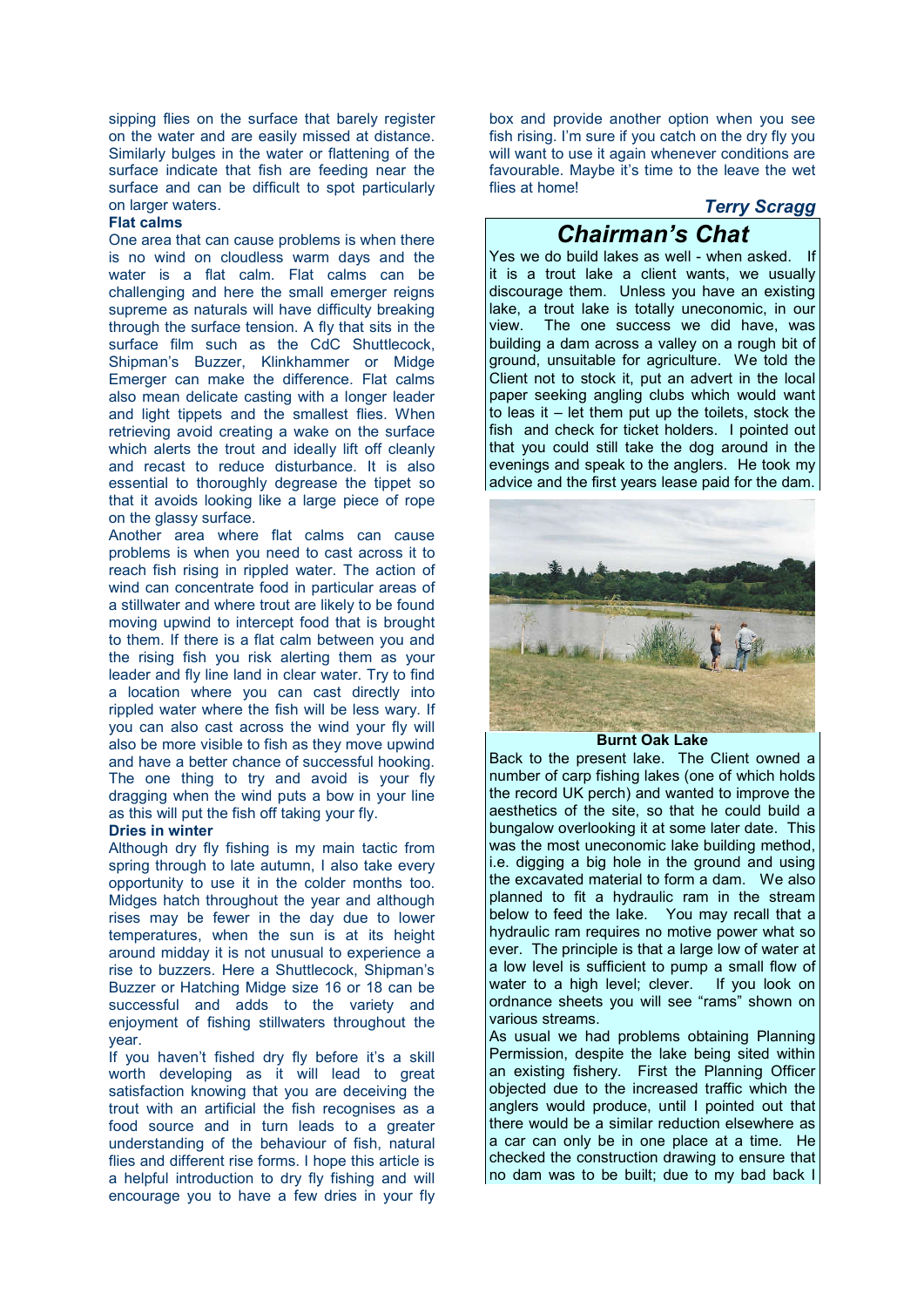had to lean on the drawing board, accidentally covering the detail of the 7.0 m high dam !!

Then the locals complained to the EA who sent a representative who came on site like Herman Goring but calmed down when we showed him the Planning Approval.

As you see, the lake was built and a surprising outcome was that masses of juvenile carp appear each year, which the Client is overjoyed to sell.

We were thinking that it was Job Done until the Client received a letter from the EA calling for an Extraction Licence to keep the lake fed with water. I did a few checks on various weirs on the site and was surprised (but not as much as the EA) that more water was coming out from the lake than went in. Fortunately we had broken into a spring, which kept the lake "sweet".

 *Tony W*

## *CASTING CLINIC* **Thursday 16th May 2019**

We will be holding a free casting clinic on the evening of Thursday  $16<sup>th</sup>$  May, starting from 6.30 pm, at **Stanmer Park.** There is plenty of parking and the site will probably be just on the left after the entrance (depends if there are any other activities which might clash). We all need a "refresher" so do come along and benefit from those instructors who give their services *gratis.*

Make sure you got your fishing license this year. They are getting real sneaky...



*In the absence of a formal report and results here is one from one of our newer members, also new to flyfishing* **SxFDG v. Sx STCUK** 

**Duncton Mill - 13th April 2019**

My second fishing competition! Hoping for better luck than last time, when I caught a fish eventually, but after the competition finished! ha. Fingers were crossed - although it was a bit cold for that, so they were wrapped around my hand warmer. We saw a massive herd of deer on the early morning journey which was superb, and loads of pheasants.



*Team Sussex FDG*

So Saturday 13th April found us at Duncton Mill near Petworth getting ready to meet Sussex Fly Dressers Guild team, and the team from Sussex STCUK (Salmon & Trout Conservation UK) for 8am when we were read the rules and drew lots for what lakes we were to fish from at the 3 different time slots. It was a lovely sunny chilly day, very still compared to the last comp.

I'd drawn to fish on Coote & Alder Lakes first. I knew I wouldn't fish Alder, it's very narrow and looks like lots of trees and underwater hazards not helpful for a newbie! So I went for Coote lovely and calm, hoping for some fish. Again, I'm stood next to the guy that catches the first fish within a matter of minutes from the hooter going off! Same as the last competition! Obviously my fly lured them in close, they just took their fly, not mine first!

So I started with my midge-tip line, as Coote isn't as deep as Birch. But I was having trouble casting it out far enough, something I have been struggling with. So after a change of flys to something a bit heavier and warming up my technique a bit, remembering all the hints about casting, it got a bit better. I moved to another spot, but still nothing biting.

Others were catching... "what are you using?" ... floating line, sinking line, buzzer, blob... seems no matter what's being used, others are catching fish. Umm!

I'd not used my floating line before, so gave that a go. I've only one rod, so stripped it down and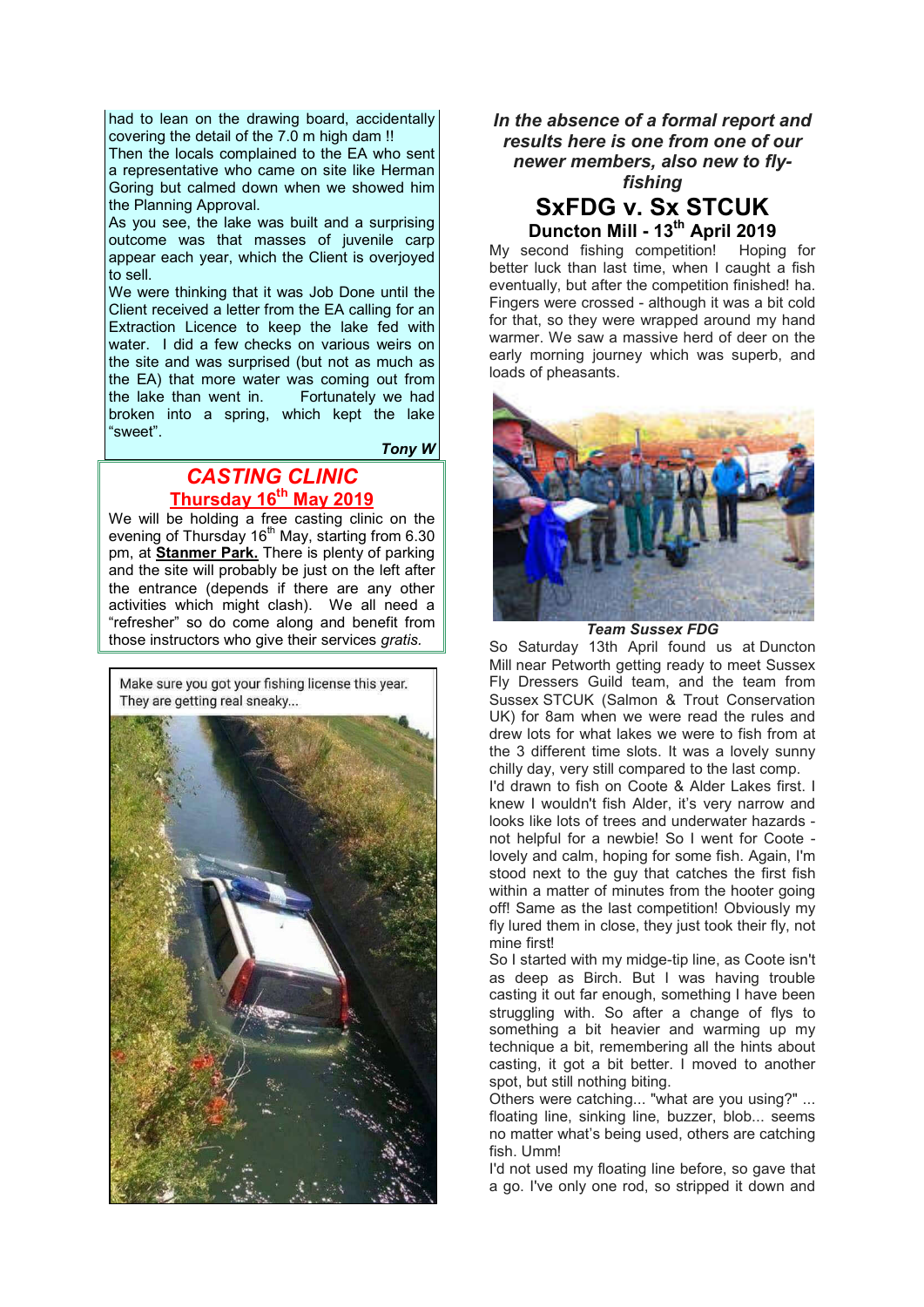changed reels. I don't mind doing that but the annoying thing is having to put my prescription glasses on to be able to do it, so that I can see the eyes/rod rings and tie knots, and switching over to my polarised sunglasses each time..



*Coote*

.Oh, I can cast better with this line, similar to my sinking line which I found easier to cast too. That's a good feeling, must just be getting the timing wrong with the midge-tip perhaps.

Anyway that session was over before I knew it, and it was all change, onto our next lakes. As people moved around you could see some empty fish bags still, like mine... and some with some weight in already.

Popping to get a coffee, I found out that some had full fish bags already, mostly all from the first session on Birch. Wow| Back to it, on Rosies, which has some nice spots. I find I still have to consider the spot I choose wisely with my less than perfect cast; I have to check for closeness of trees and shrubs, and angles to cast. Still doesn't mean I don't get hooked up on stuff, but less likely to. And for me, the wind direction is another consideration. As I can't yet cast so far out, casting into the wind doesn't work so well, and with the wind coming from the right, as a right hander, the hook is likely to end up in the back of my head or face! It's also good to see, not disrespectfully, that others get tangled up sometimes too.



*Rosies* Changed flies, changed lines, nothing biting. Then it was lunch time, put on by the great

rangers at the Mill. Some had already bought more fish tickets to go get more fish after lunch too; others were just enjoying the weather and facilities.



*Lunch in the clubhouse*

Found a swarm of ladybirds were in the barn where we had lunch, all different colours. Don't think (hope) any dropped onto my plate! So I'm thinking, gotta catch on Birch, but then so many were caught in the morning, would there be any left for me?? Seems not - tried everything again, copied what others were doing, did other things different. Mostly on sinking line as it's so deep. Then the hooter went - end of session. OMG, I just had a bite. doh, so I cast again, another one... doh, doh, it's too late now, but just enough to keep me wanting to go again.

A blank day, but a nice day, with lots of casting practice at least. Ached a bit by the end, a long day, so still more technique to improve on it seems. Nice to hear a comment from a chap from the other team, who thought my casting was better than his, he was a relative newbie too. Thanks for that.



*Sally at work!*

Fish caught were weighed, there were some 3lb+ and although no total weight added up at the time, but total fish for SFDG 35 to STCUK 27 (to be confirmed). Good job rest of my team knew what they were doing and not relying on my count!

Many thanks again to team members for their support, encouragement, suggestions and continued efforts to get me off the mark - it's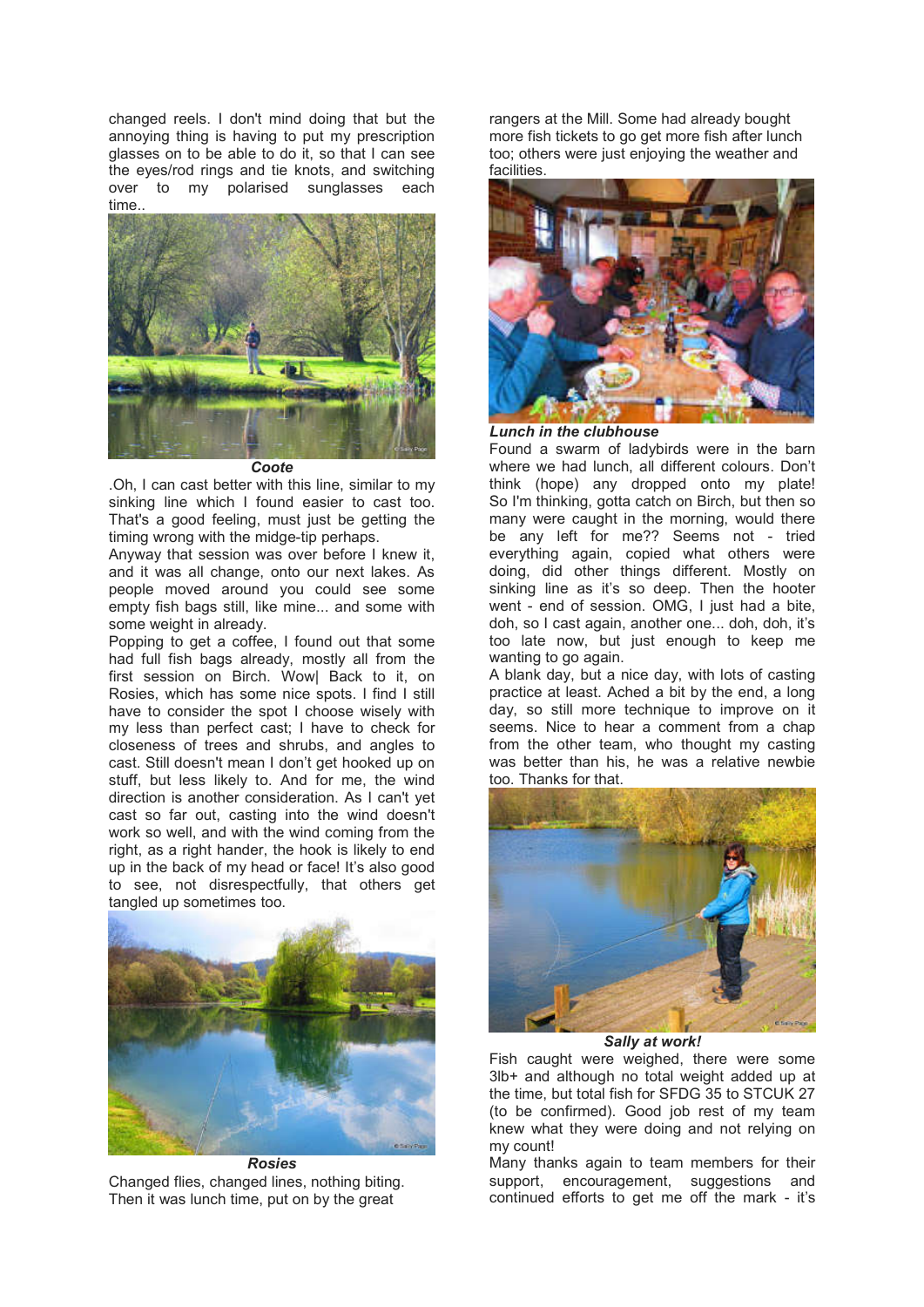much appreciated. I'll get there! It's nice to know that the flies I've been tying have been catching fish (at other times) and are actually starting to look like the real things.

Roy and I went back out to fish after the competition finished to see if he could catch one last one (he had caught 3 already - one from each lake which is great). After a quick rain shower and chilly wind, the clouds cleared and a perfect warm sunny evening of just quiet (well ducks, coots, geese, swans, birds etc.) in the beautiful lake setting was bliss.

Tight lines (next time?) and at least, far less knots this time!

*Sally P*

## **Ray's Ramblings**

Sally Page's report on the Brass Monkey event at Hazelcopse and her problems casting in that pretty atrocious wind reminded me of some tips I gave to the Ouse Valley Newsletter a couple of years ago. One was to learn to cast well. If the fish are close in and you can't cast very well you'll probably get some, but if the fish are a long way out you'll struggle. By overloading your rod by one line size you'll see an immediate increase in the distance you can cast. I'm self taught and certainly don't claim to cast well - a few years ago Charles Jardine was watching me cast and said that my casting style was terrible but that I shouldn't change it because the line went out a long way. Sally probably noticed that day that some of the time I backcast. I've tried to cast left handed but it's not been very successful so I just turn my back to the water and let the line go out on the backcast. By doing this it prevents your fishing position being dictated by the wind direction. I see that the branch are having a Casting Clinic at Stanmer Park on 16 May at 6.30pm - that would seem to be a good occasion to get some free tuition.

Perhaps some of the tips that I have learnt over the years might be of interest. One is that I never used to be a fan of Airflo lines but over the last few years they have improved a lot and I now use the full range of Forty Plus lines. They cast well, have little stretch so that takes are felt better and a strike connects more positively and I wouldn't want to be without a floater, a slow intermediate, a fast intermediate, a Di3 and a Di5. With regard to leaders I do not bother with tapered leaders but use pure fluorocarbon straight through. One of the best of these I have found to be Riverge Soft Plus which has a higher breaking strain for it's diameter than most others. For example Fulling Mill .23mm is 7lbs breaking strain but Soft Plus is 13.7lbs. Again Fulling Mill .18mm is 4lbs but Soft Plus is 8.2lbs. Yes Soft Plus is dearer but you'll have saved money by not buying tapered leaders. For bank

fishing with a single fly go for a ten foot leader with two flies up this to thirteen feet the dropper eight feet from the fly line and a further five feet to the point. For boat fishing go for a sixteen foot leader with three flies at six feet from the fly line then five feet and another five feet. All of these distances can be varied depending on the strength of the wind, it's direction and water clarity. For joining sections of fluorocarbon I use a two turn variation of a water knot - it's not easy to show if you want to see it just ask me. The only other knot that I use is the TUCKED four turn blood knot for joining leader to fly line and for attaching flies. I've heard good reports on the Davy Knot but I find it quicker to use the blood knot that I' be been using for over forty years than spend time to learn the Davy knot even though the latter looks neater. With regard to flies there are a few other points to consider apart from knots. As members of the Fly Dressers Guild you'll no doubt be tying your own flies and the first thing to consider is hooks always use good quality ones like Kamasan or Tiemco . Only the other day I was fishing at Moorhen and an angler there was losing fish after fish. When he eventually looked at his hook it had been opened out. He won't be using those flies that he got cheap on the Internet again that's for sure. So the point here is to always check your hook after losing even one fish. With good hooks it's not likely to be the problem but it only takes a few seconds to check. Another time to check the hook is after getting caught in a snag - if you get the fly back check that the point is not damaged - my way of doing this is to draw it across my thumbnail - it should dig in but if it slides across it needs some attention with a hook hone. With flies it's best to keep to a few patterns that as time goes by will build your confidence. Have some tadpoles with marabou tails and fritz bodies in black, white and orange both with and without gold beads and also some Boobies in the same colours for use with the fast sinker or for fishing the washing line. Then have some imitative flies like Damsels, Diawl Bachs, Crunchers, Cormorants and Buzzers and you'll have a set of flies that will catch in ninety per cent of situations.

## **FLY-TYING RESULTS 2019**

Hearty congratulations to the winners of the trophies, presented by Tony Woolnough at the End of Season Night on 14<sup>th</sup> April:

| Novice       |
|--------------|
| Intermediate |
| Saltwater    |
| Pike         |

Dave Otterson Susannah Pattinson Alan Wells Simon Rickard

There were no entries for the Open or Salmon categories – where were yours????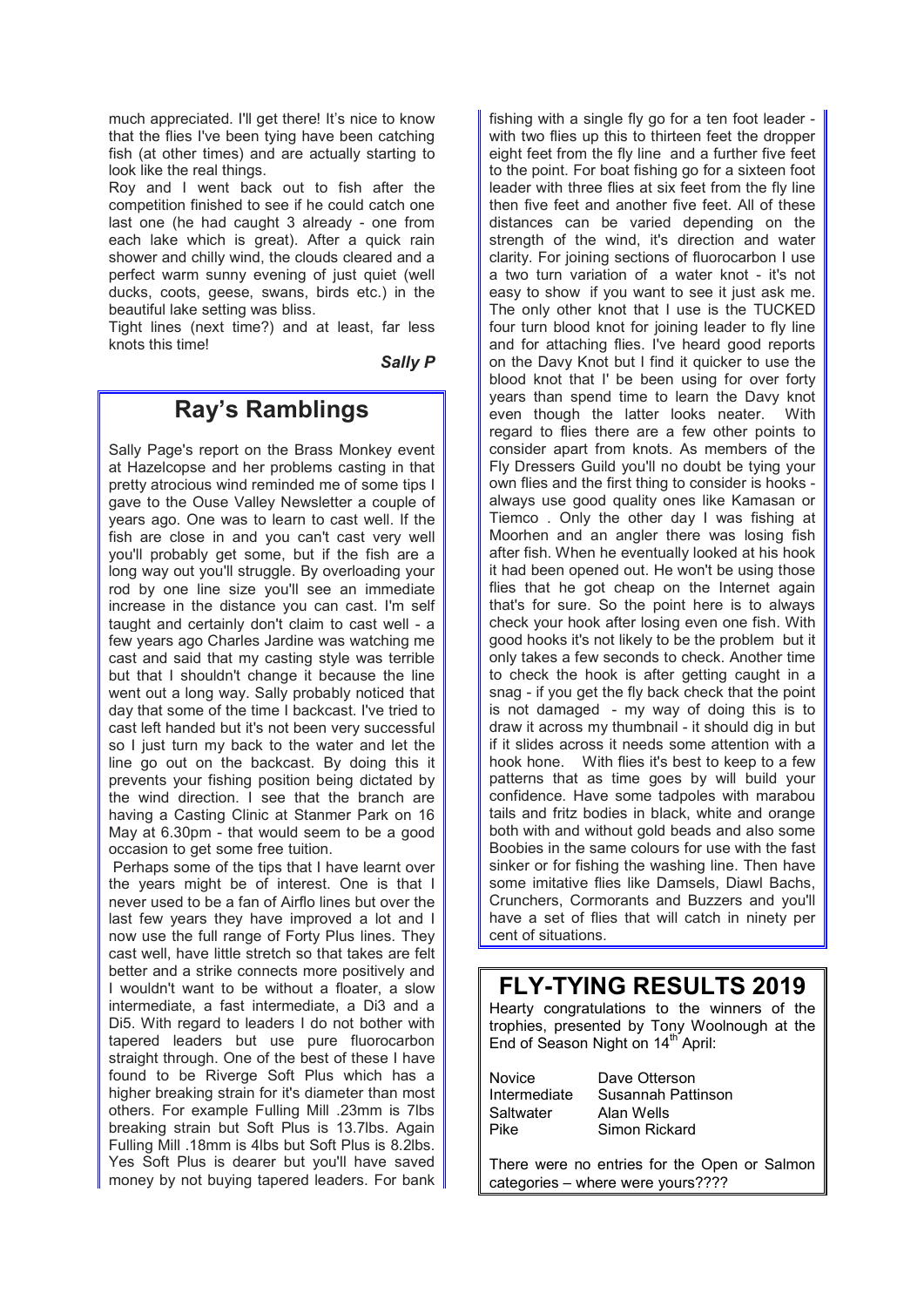## **Catch and Release of Trout**

We have all seen Trout badly handled in a catch<br>and release situation. This includes fish and release situation. dropped into the water, fish dragged out on to the bank, fish unnecessarily removed from the water for unhooking, and large fish needlessly killed because "they won't go back". It is our responsibility to treat our fish with respect, so for the benefit of us all, here is the best practice advice I can find on catch and release fishing.

#### **Key aspects of catch and release**

Effective catch and release fishing techniques avoid excessive fish fighting and handling times, avoid damage to fish skin, scale and slime layers (that leave fish vulnerable to fungal skin infections) by nets, dry hands and dry surfaces, and avoid damage to throat ligaments and gills by poor handling techniques.

- Use the strongest tackle suitable for the circumstances to minimize fighting times
- Bully the fish in when playing it, to minimize fighting times
- Use needle-nosed pliers or a catch and release tool to aid unhooking
- Always use Barbless hooks\* to minimise unhooking time and damage to the fish
- Do not remove your catch from the water. Leave your fish submersed Leave your fish submersed during the unhooking and release process
- Always minimise any handling and, where necessary, use wet hands

You can minimise tangles and make handling easier by keeping your fish in the water and turning it upside down. Most trout remain docile in this position.

Generally speaking trout should not be removed from the water. If this is should become necessary due to line tangle around the fish or for any other reason, key aspects of handling include:

- Only ever touch the fish with wet hands
- Avoiding touching the fish with dry surfaces (e.g. shirt fronts) or laying them down on dry surfaces (e.g. dry ground, punt bottoms)
- Never squeeze the fish or rip a hook out
- Hold your fish horizontally and support them under the belly
- Minimize their time out of the water (ideally 20 seconds maximum)
- Support the fish gently upright in the water until it swims away

If your catch is exhausted from a long, drawn out fight it will enter a state of almost unconsciousness. In this condition the fish will not be able to swim off when you release it. Instead the fish will float belly up. If this occurs or if you suspect that your fish is too weak to swim away you will need

to resuscitate your catch by performing Fish First Aid.

- Find a place where the water is clear. where there is no mud or sediment stirred up by the process of netting and landing the fish
- Place the fish in the water gently, supporting its mid-section
- Move the fish gently back and forth until you feel it revive and start to swim away.

The effects of catch and release vary from species to species. Trout caught on the fly are usually hooked cleanly in the mouth, somewhat minimising injury and aiding release, and a number of scientific studies have shown extremely high survival rates (upwards of 97%) for such fish where they are handled correctly.

Most importantly, there is little difference in the survival rates between large trout and small. You should never kill a big fish out of the assumption that "it won't go back". There is no reason not to return fish of any size, provided they are properly treated using the guidelines above

## **JOHN WATT COMPETITION 24th August 2019**

This annual boat competition between the branches of the Flydressers' Guild is fished the Saturday of the Bank Holiday weekend at the end of August. Like last year, it will be held at **Draycote Reservoir.**

As usual, our stalwart captain for this event, Chris Nunn, will be aiming to recruit two teams, so please get in touch with him ASAP to book your place as he needs to know what accommodation to book. You don't have to be an international to fish - it is a friendly day on one of the best waters in England, when you can meet up with anglers from over the whole of the UK.

The Branch pays for your fishing, so your only expense will be for travelling and a B&B if required.

Let's see if we can regain this Trophy, which we won in 2016.

Chris's phone is **01825 765272** and e-mail is chrisandairi@btinternet.com if you have mislaid the booking form.



THE MANS A REAL ARTIST - HE CALLS THIS HIS 'IRON BLUE PERIOD